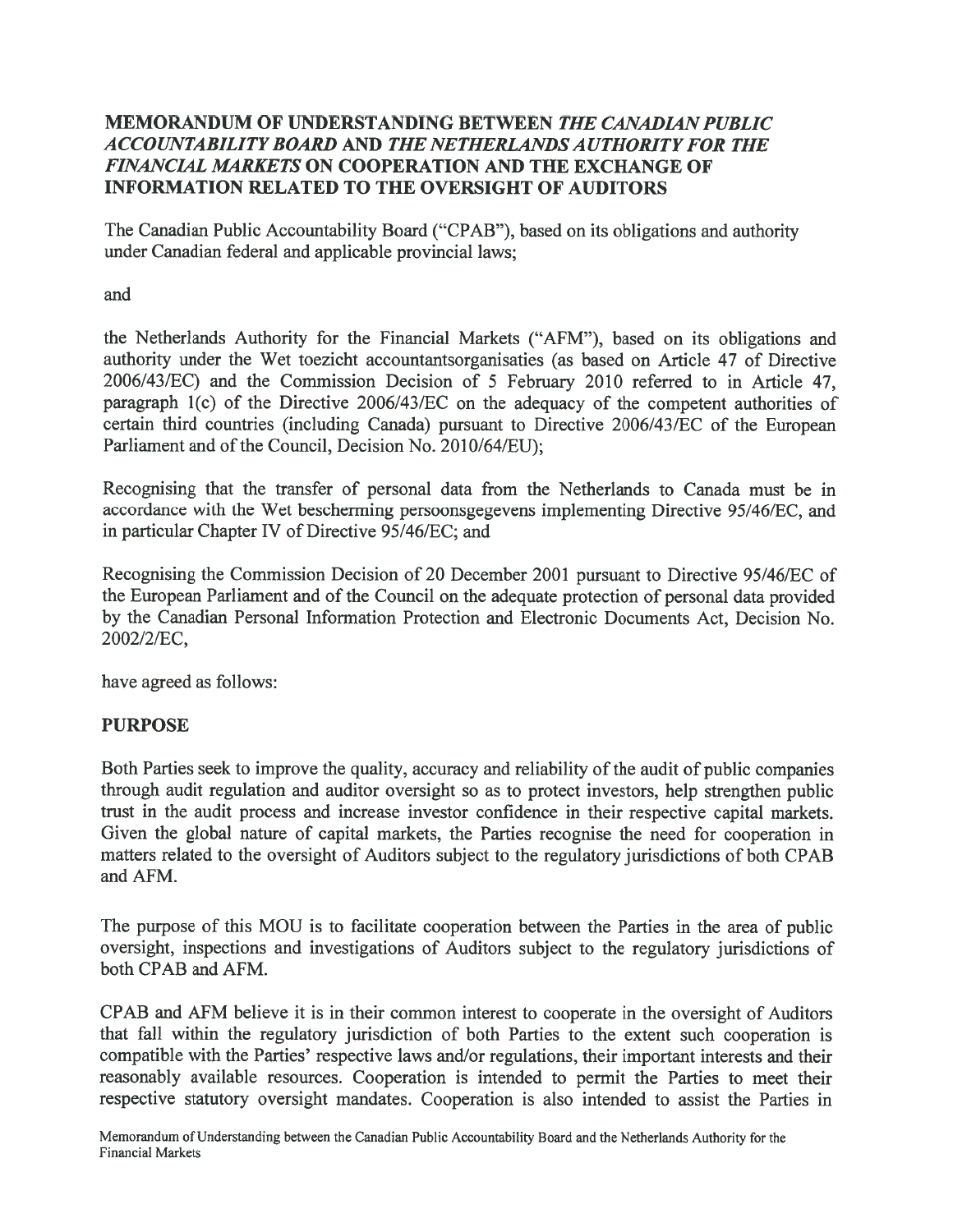determining the degree to which one Party may rely, in the future, on the other Party's Inspections of Auditors that fall within the regulatory jurisdiction of both Parties.

# DEFINITIONS

1. For the purpose of this MOU,

"Party" or "Parties" means CPAB and/or AFM;

"Auditor" or "Auditors" means a natural person or an audit firm that is subject to a Party's regulatory jurisdiction in accordance with the Wet toezicht accountantsorganisaties implementing Directive 2006/43/EC and National Instrument 52-108 — Auditor Oversight;

"Laws and/or regulations" means any laws, rules or regulations in force in the respective countries of the Parties;

"Inspections" refers to external quality assurance reviews of Auditors generally undertaken on <sup>a</sup> regular basis with the aim of enhancing audit quality.

"Investigations" refers to investigations in response to <sup>a</sup> specific suspicion of infringement or violation of Laws and/or regulations.

"Information" refers to public and non-public information and/or documents which includes but is not limited to

- (a) reports on the outcome of Inspections and Investigations, including information on firm-wide procedures, provided these reports relate to the Auditors that fall within the regulatory jurisdiction of both CPAB and AFM; or
- (b) audit working papers or other documents held by Auditors that fall within the regulatory jurisdiction of both CPAB and AFM and provided this information relates to:
	- i. audits of companies incorporated in the Netherlands which have issued securities in Canada or which form par<sup>t</sup> of <sup>a</sup> group issuing statutory consolidated accounts in Canada; or
	- ii. audits of companies incorporated in Canada which have issued securities in the Netherlands or which form par<sup>t</sup> of <sup>a</sup> group issuing statutory consolidated accounts in the Netherlands.

# **COOPERATION**

# Scope of cooperation

2. Cooperation includes the exchange of Information for the purpose of facilitating cooperation between the Parties in the area of public oversight, inspections and investigations of Auditors subject to the regulatory jurisdictions of both Parties.

3. A Party shall endeavour to inform the other Party, within <sup>a</sup> reasonable amount of time, of <sup>a</sup> sanction or disciplinary measure it has imposed on an Auditor that falls within the regulatory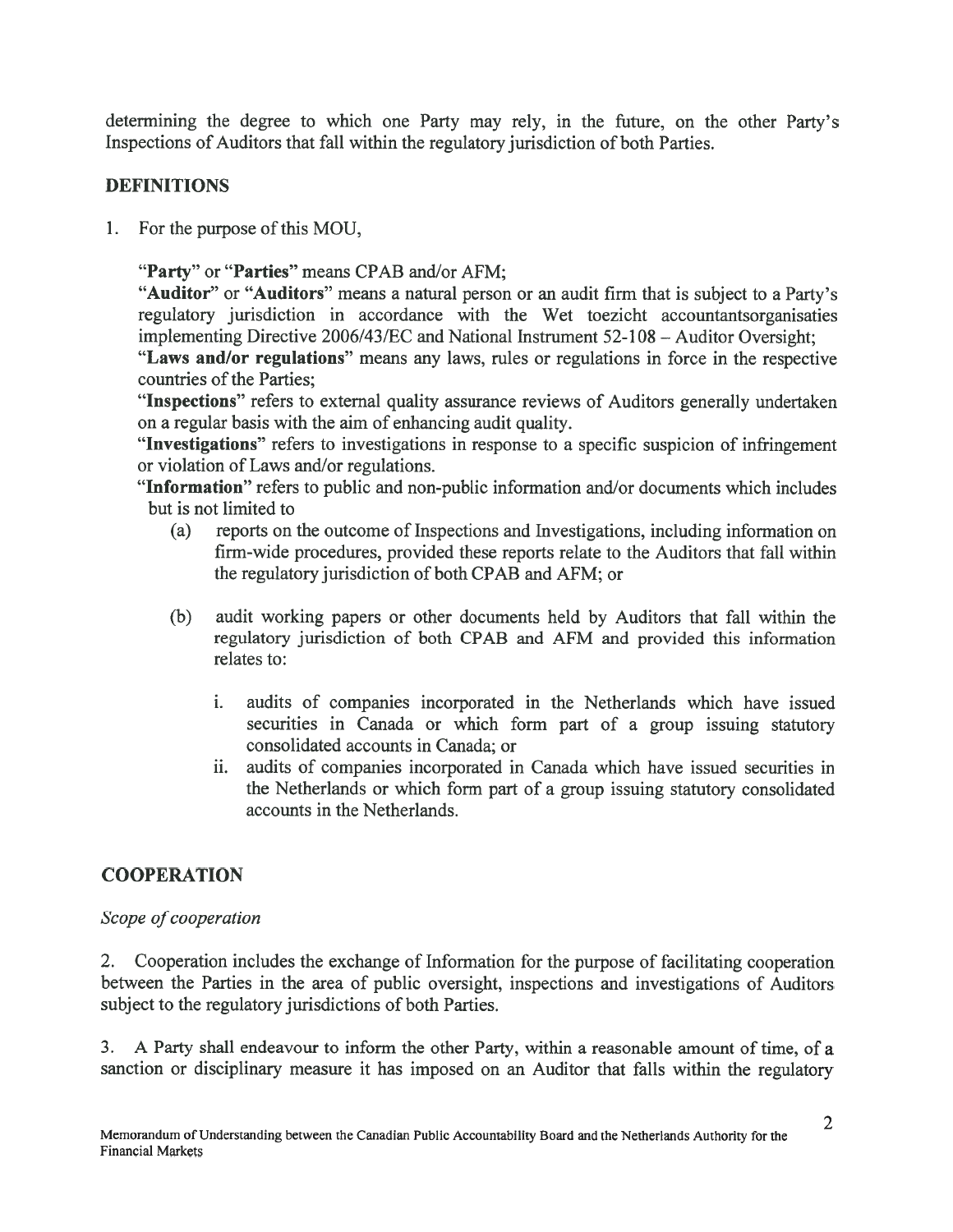jurisdiction of both Parties and which relates to <sup>a</sup> systemic defect in the quality of the audit work of such Auditor<sup>1</sup>.

4. In the case where non-public Information is or are held exclusively by an Auditor subject to the regulatory jurisdictions of either Party, the other Party will not reques<sup>t</sup> the direct transfer of such Information from the Auditor. Such Information will be requested and transferred via the Parties.

5. In cases where the Information requested may be maintained by, or available to, another authority within the country of the requested Party, the Parties will endeavour to provide the Information requested, to the extent permitted by law or regulations in their respective countries.

### Requests for Information

6. Each Party may, in its discretion, provide the other Party with Information upon request.

7. Requests will be made in writing (including e-mail) and be addressed to the contact person of the requested Party.

- 8. The requesting Party should specify the following:
	- (a) The Information requested;
	- (b) The purposes for which the Information will be used;
	- (c) The reasons why the Information is needed and, if applicable, the relevant auditing standards that may have been violated;
	- (d) An indication of the date by which the Information is needed.
	- (e) To the best of the knowledge of the requesting Party, an indication whether the Information requested might be subject to further use or disclosure under paragraphs 16 to 18.

# Execution of requests for non-public Information

9. Each reques<sup>t</sup> will be assessed on <sup>a</sup> case by case basis by the requested Party to determine whether non-public Information can be provided under the terms of this MOU. In any case where the reques<sup>t</sup> cannot be met in full within the desired time period, the requested Party will inform

<sup>&</sup>lt;sup>1</sup>Such sanctions and disciplinary measures include but are not limited to: 1) on the part of the AFM, sanctions and disciplinary measures mentioned in Section 12d (1) of the Audit Firms Supervision Act that it has imposed on Auditors with their registered office in Canada and sanctions as mentioned in Paragraph 5.2. ofthe Audit Firms Supervision Act that it has imposed on Auditors with their registered office in the Netherlands; 2) on the par<sup>t</sup> of CPAB sanctions and disciplinary measures mentioned in National Instrument 52-108 and in the CPAB Rules.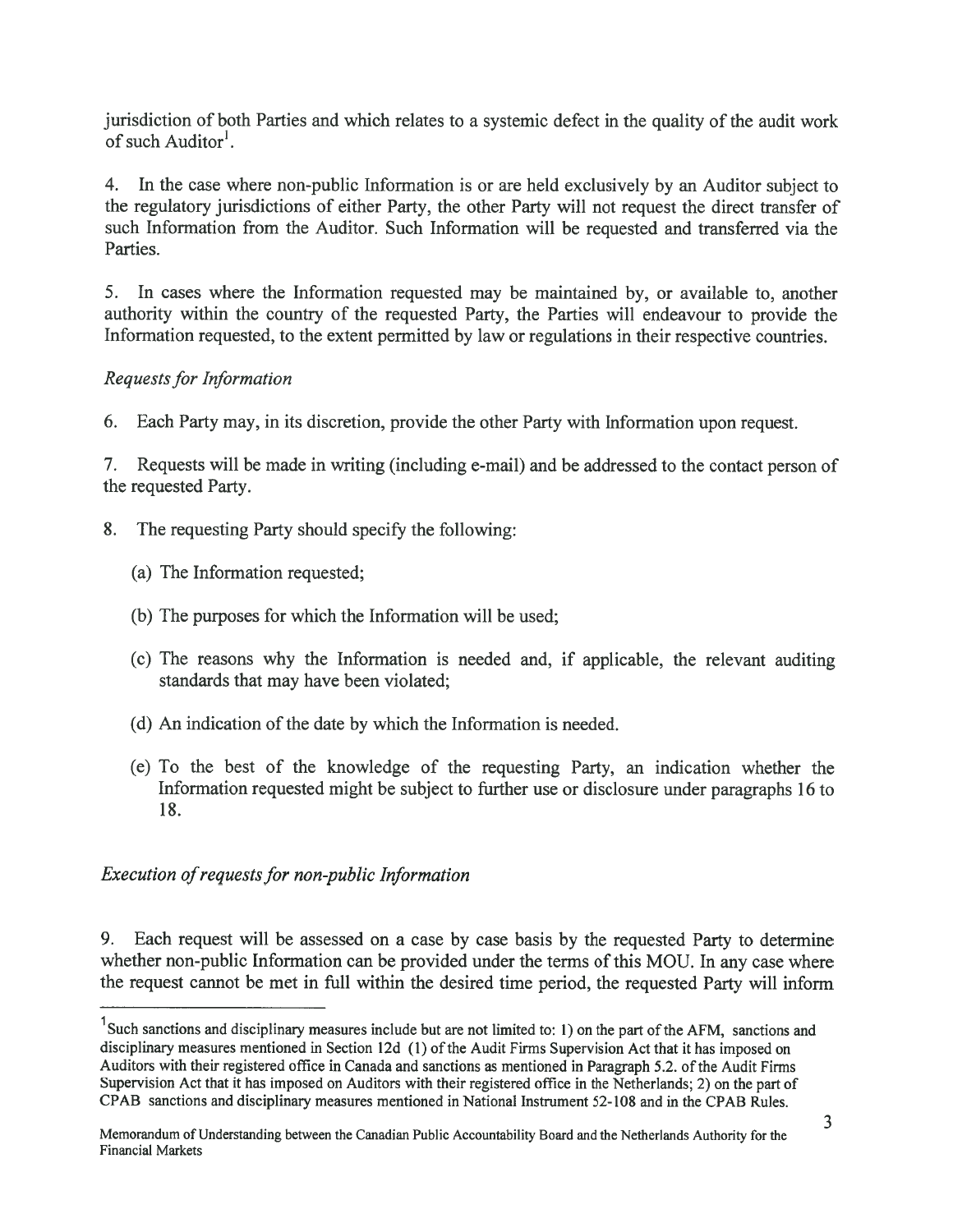the requesting Party accordingly, and will consider whether other relevant Information or assistance can be given.

10. Each Party shall endeavour to provide <sup>a</sup> promp<sup>t</sup> and adequate response to requests for non public Information.

11. In order to avoid unnecessary delays, the requested Party will provide, as appropriate, parts of the requested non-public Information as they become available.

- 12. The requested Party may refuse to act on <sup>a</sup> reques<sup>t</sup> where:
	- (a) It concludes the reques<sup>t</sup> is not in accordance with this MOU;

(b) Acceding to the reques<sup>t</sup> would contravene the laws, rules, or regulations of the requested Party's country or where such non-public Information or documents are covered by solicitor/attorney-client privilege or legal professional privilege under the Laws or Regulations of the requested Party's country;

- (c) It concludes it would be contrary to the public interest of the requested Partys country for assistance to be given;
- (d) The provision of non-public Information would adversely affect the sovereignty, security or public order of the requested Party's country; or
- (e) Judicial proceedings have already been initiated in respec<sup>t</sup> of the same actions and against the same persons before the authorities of the country of the requested Party.

13. Any non-public document or other material provided in response to <sup>a</sup> reques<sup>t</sup> under this MOU and any copies thereof shall be returned on reques<sup>t</sup> to the extent permitted by the applicable domestic Laws and Regulations.

14. Communication between Authorities will be in English.

15. As to requests for assistance in obtaining non-public Information, the requested Party may propose that the requesting Party make <sup>a</sup> contribution to costs incurred by the requested Party in response to the reques<sup>t</sup> for assistance. If the costs of executing the reques<sup>t</sup> are substantial, the requested Party will advise the requesting Party and will provide an estimate of the costs. The Parties will then discuss alternative means for obtaining the non-public Information and the requesting Party will determine if it will procee<sup>d</sup> with the request. The requested Party may deny such a request for assistance if the requesting Party does not agree to contribute to such costs.

# CONFIDENTIALITY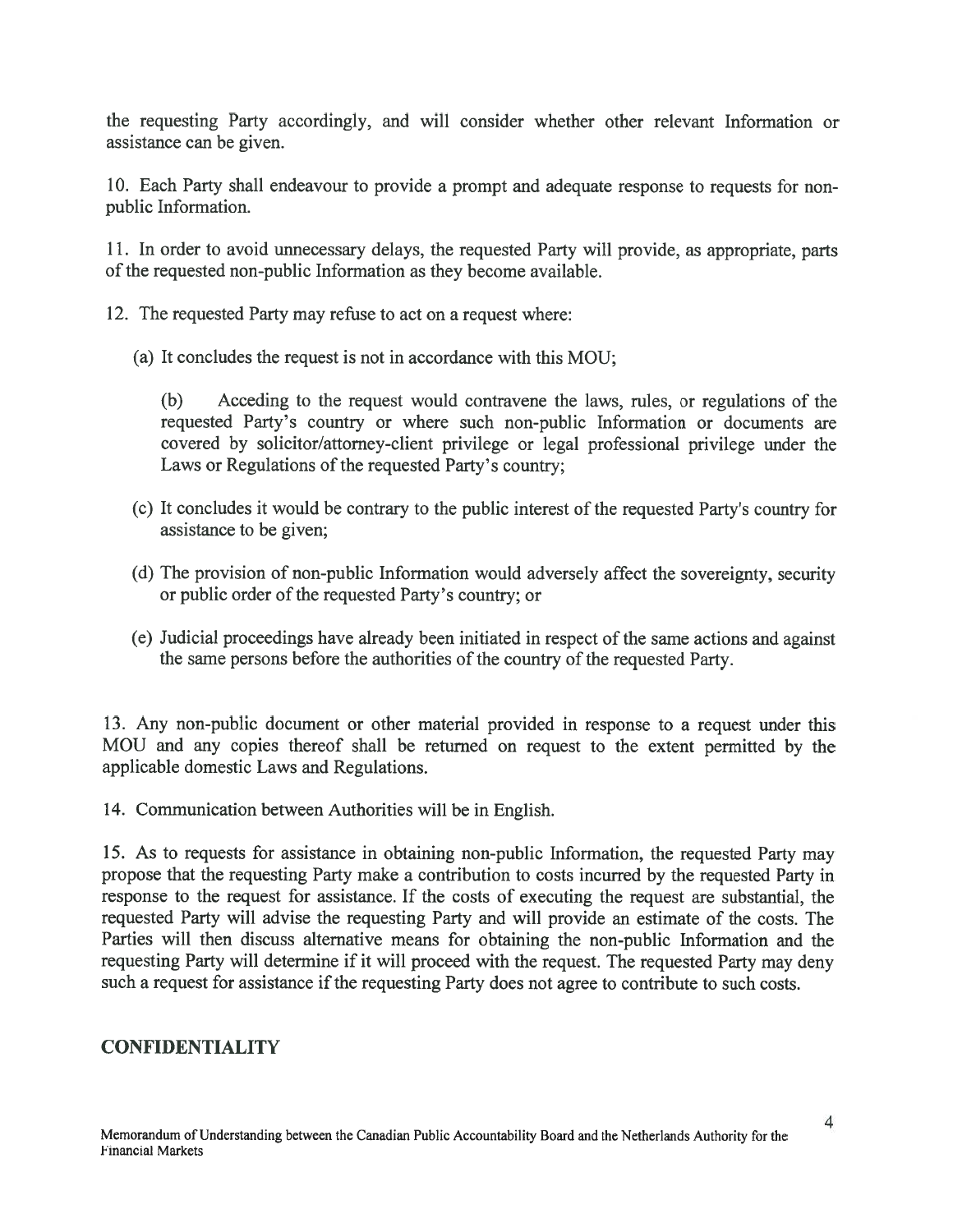16. Each Party shall keep confidential all non-public Information received or created in the course of cooperating in accordance with the terms of this MOU, to the extent consistent with its Laws and/or Regulations. The obligation of confidentiality shall apply to all persons who are or have been:

- <sup>a</sup> employed by the Parties;
- b involved in the governance of the Parties; or
- <sup>c</sup> otherwise associated with the Parties.

### USE OF NON-PUBLIC INFORMATION AND/OR DOCUMENTS

17. The Parties may use non-public Information, including unsolicited non-public Information, received or created in the course of cooperation only as permitted or required under their authorizing statutes. If any Party intends to use non-public Information received or created in the course of cooperating for any purpose other than those stated in the reques<sup>t</sup> it must obtain the prior written and specific consent of the requested Party. If the requested Party consents to the use of non-public Information for <sup>a</sup> purpose other than that stated, it may subject such use to conditions.

### EXCEPTIONS TO CONFIDENTIALITY

18. In the event that <sup>a</sup> Party is required to disclose the non-public Information received in order to comply with its obligation under its domestic Laws and/or Regulations or by <sup>a</sup> court order, it will provide, reasonable advance written notice to the other Party prior to its disclosure, stating the reasons as to why the Party is required to disclose such Information. If the other Party objects to such disclosure, the requesting Party will make best efforts to resist the disclosure of the nonpublic Information and will provide assistance to the objecting Party in its own efforts to resist disclosure.

19. <sup>A</sup> Party may publicly announce sanctions or disciplinary measures imposed on Auditors that fall within the regulatory jurisdiction of both CPAB and AFM, as permitted or required by Laws and/or Regulations of that Party's jurisdiction. Before making public such sanctions or disciplinary measures, the Party intending to announce the sanctions or disciplinary measures shall <sup>g</sup>ive reasonable advance written notice to the other Party prior to the announcement.

20. <sup>A</sup> Party that intends to disclose to <sup>a</sup> third party, other than <sup>a</sup> relevant regulatory authority, law enforcement agency, <sup>a</sup> disciplinary, administrative law or criminal law court or professional regulatory authority, any non-public Information received or created in the course of cooperation, other than in cases referred to in paragrap<sup>h</sup> 18, must obtain the prior written and specific consent of the Party which provided the non-public Information. The Party which intends to disclose the non-public Information shall indicate the reasons and the purposes for which it would be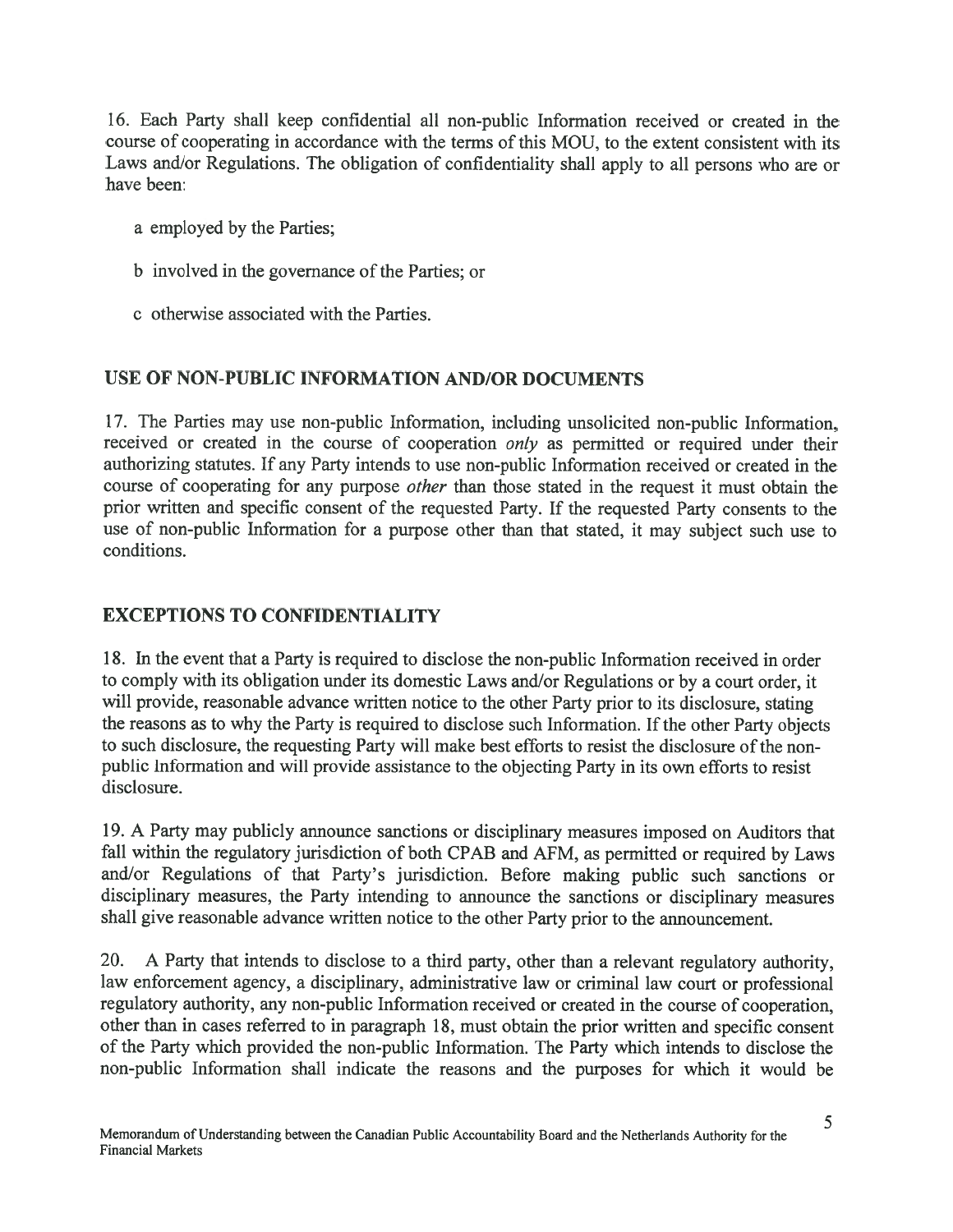disclosed. The requested Party may make its consent to the disclosure of the non-public Information subject to conditions.

### THE TRANSFER OF PERSONAL DATA

21. The Parties will only transfer personal data in accordance with their respective national Laws and/or Regulations.

### **OTHER**

22. This MOU does not create any binding international legal obligations, nor does it modify or supersede any laws, regulations or regulatory requirements in Canada or the Netherlands. This MOU does not <sup>g</sup>ive rise to <sup>a</sup> right on the par<sup>t</sup> of CPAB, AFM or any other governmental or non governmental entity or any private person to challenge, directly or indirectly, the degree or manner of cooperation by CPAB or AFM.

23. This MOU does not prohibit CPAB or AFM from taking measures with regard to the supervision of Auditors that are different from, or in addition to, the measures set forth in this MOU.

24. No Party is obligated under this MOU to cooperate with another Party in any particular circumstance, and either Party may deny requests for Information and assistance from another Party for any reason. If denying <sup>a</sup> reques<sup>t</sup> in whole or in part, the refusing Party shall inform the other Party of the reasons for its denial.

25. The Parties shall, at the reques<sup>t</sup> of either Party, consult on issues related to the matters covered by this MOU, and otherwise exchange views and share experiences and knowledge gained in the discharge of their respective duties, to the extent consistent with their respective laws and regulations.

26. The Parties may consult informally, at any time, about <sup>a</sup> reques<sup>t</sup> or propose<sup>d</sup> reques<sup>t</sup> or about any Information provided.

27. The Parties may consult and revise the terms of this MOU in the event of changes in the laws, regulations, or practices affecting the operation of this MOU, or if the Parties themselves wish to modify the terms of their cooperation.

### ENTRY INTO EFFECT AND TERMINATION

28. This MOU will come into force from the date of signature.